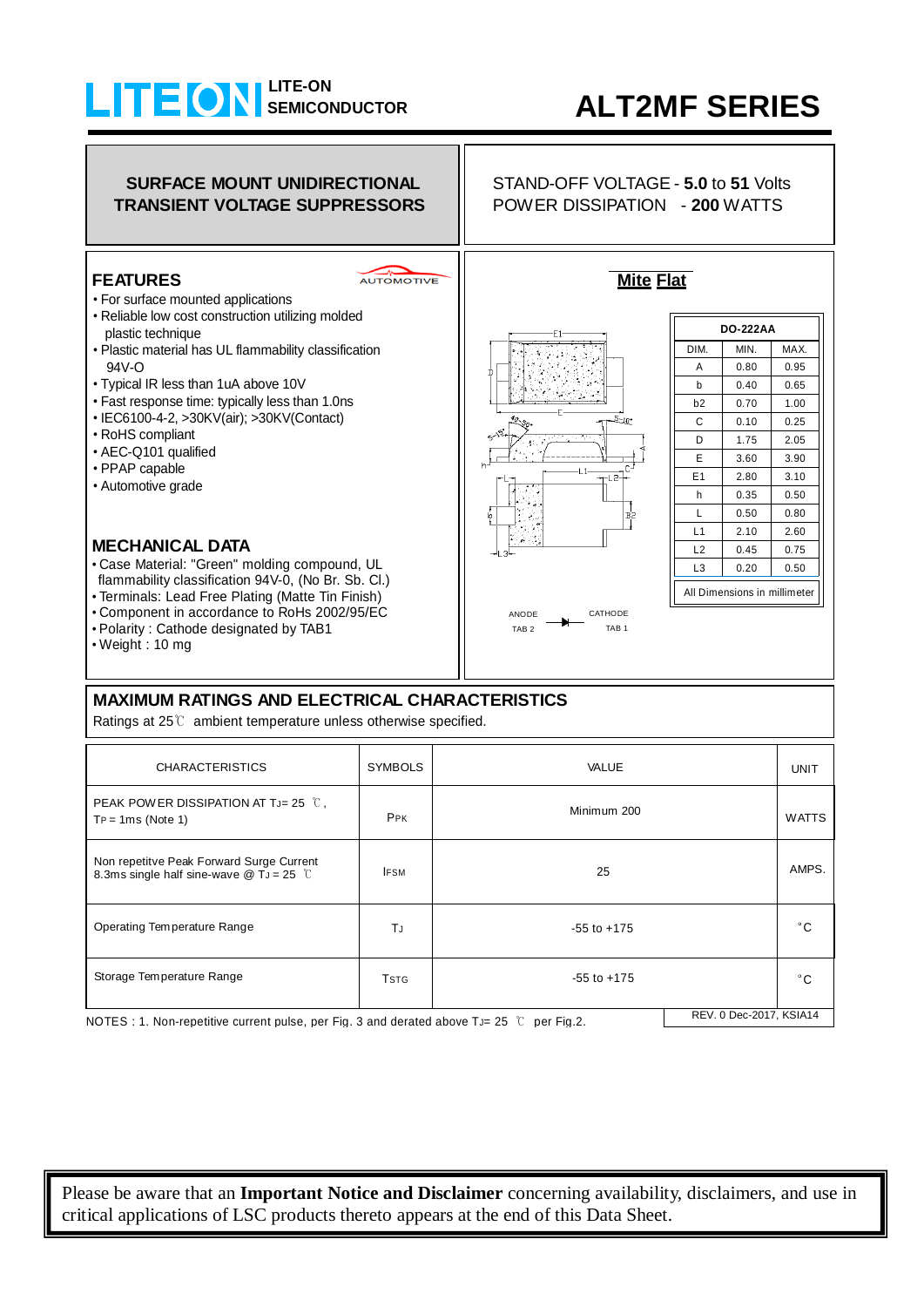#### **RATING AND CHARACTERISTIC CURVES ALT2MF SERIES**



# LITEON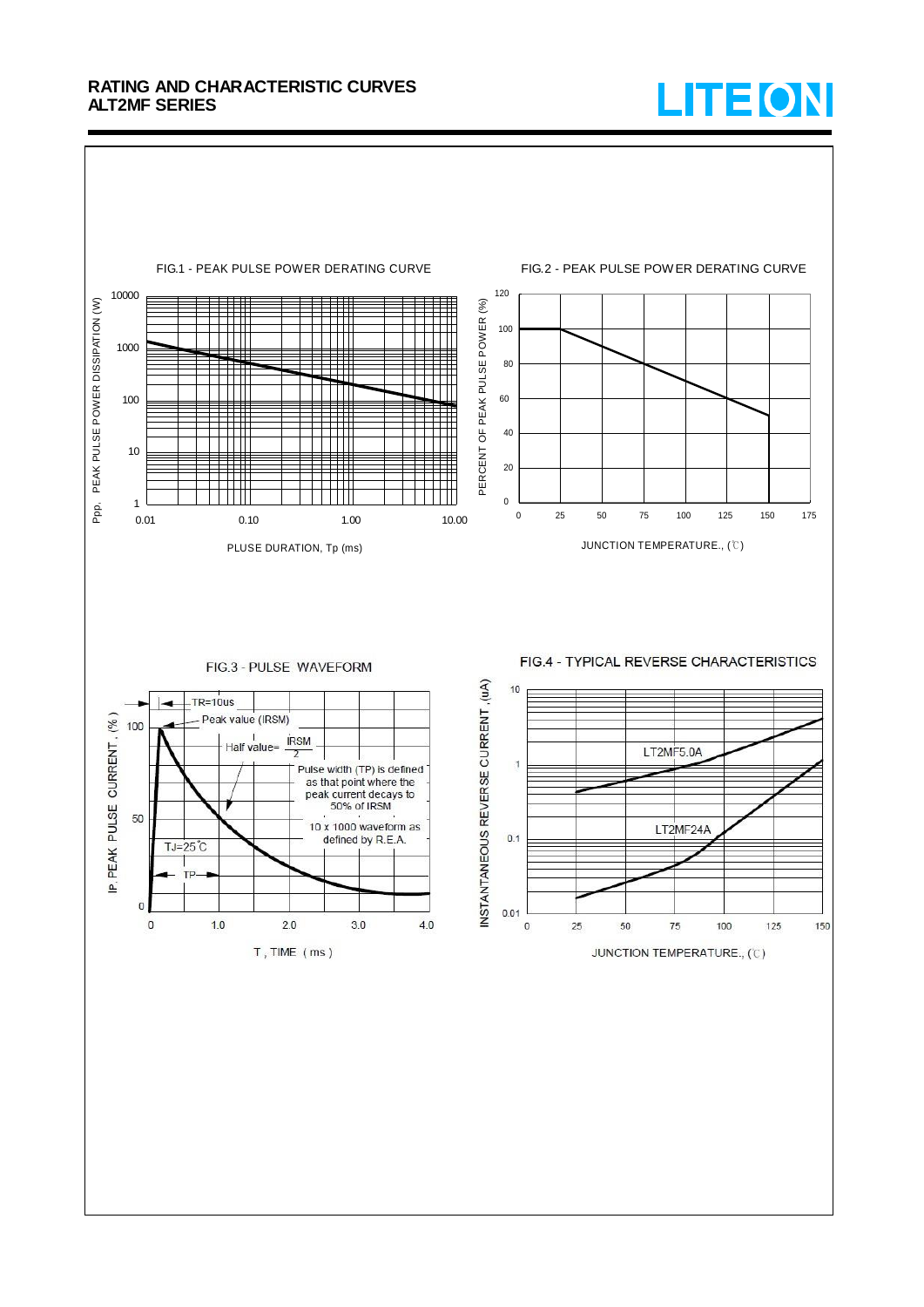## **LITE-ON SEMICONDUCTOR**

| <b>Device</b><br>Uni-directional | Marking     | Working<br>Peak<br>Reverse<br>Voltage | Breakdowm voltage |         |              | Maximum<br>Reverse<br>Leakage<br>at V <sub>RWM</sub> | Maximum<br><b>Reverse Surge</b><br>Current | Maximum Reverse<br>Voltage at IRSM<br>(Clamping Voltage) |
|----------------------------------|-------------|---------------------------------------|-------------------|---------|--------------|------------------------------------------------------|--------------------------------------------|----------------------------------------------------------|
|                                  |             | $V$ RWM $(V)$                         | Min.(V)           | Max.(V) | @IT(mA)      | IR(uA)                                               | IPP(A)                                     | VC (V)                                                   |
| ALT2MF5.0A                       | AMFB        | 5.0                                   | 6.40              | 7.07    | 10           | 50                                                   | 21.7                                       | 9.2                                                      |
| ALT2MF6.0A                       | AMFC        | 6.0                                   | 6.67              | 7.37    | 10           | 50                                                   | 19.4                                       | 10.3                                                     |
| ALT2MF8.5A                       | AMFD        | 8.5                                   | 9.44              | 10.43   | $\mathbf{1}$ | 10                                                   | 13.9                                       | 14.4                                                     |
| ALT2MF10A                        | AMFE        | 10                                    | 11.10             | 12.3    | $\mathbf{1}$ | 5.0                                                  | 11.8                                       | 17.0                                                     |
| ALT2MF12A                        | AMFF        | 12                                    | 13.3              | 14.7    | $\mathbf{1}$ | 1.0                                                  | 10.1                                       | 19.9                                                     |
| ALT2MF13A                        | AMFG        | 13                                    | 14.4              | 15.9    | $\mathbf{1}$ | 1.0                                                  | 9.3                                        | 21.5                                                     |
| ALT2MF15A                        | AMFP        | 15                                    | 16.7              | 18.5    | $\mathbf{1}$ | 1.0                                                  | 8.2                                        | 24.4                                                     |
| ALT2MF16A                        | AMFH        | 16                                    | 17.1              | 18.9    | $\mathbf{1}$ | 1.0                                                  | 7.7                                        | 26.0                                                     |
| ALT2MF18A                        | AMFI        | 18                                    | 20.0              | 22.1    | $\mathbf{1}$ | 1.0                                                  | 6.9                                        | 29.2                                                     |
| ALT2MF20A                        | AMFJ        | 20                                    | 22.2              | 24.5    | $\mathbf{1}$ | 1.0                                                  | 6.2                                        | 32.4                                                     |
| ALT2MF22A                        | AMFO        | 22                                    | 24.4              | 27.0    | $\mathbf{1}$ | 1.0                                                  | 5.6                                        | 35.5                                                     |
| ALT2MF24A                        | AMFK        | 24                                    | 25.7              | 28.4    | $\mathbf{1}$ | 1.0                                                  | 5.1                                        | 38.9                                                     |
| ALT2MF26A                        | AMFL        | 26                                    | 28.9              | 31.9    | $\mathbf{1}$ | 1.0                                                  | 4.8                                        | 42.1                                                     |
| ALT2MF28A                        | AMFM        | 28                                    | 31.1              | 34.4    | $\mathbf{1}$ | 1.0                                                  | 4.4                                        | 45.4                                                     |
| ALT2MF30A                        | <b>AMFN</b> | 30                                    | 33.3              | 36.8    | $\mathbf{1}$ | 1.0                                                  | 4.1                                        | 48.4                                                     |
| ALT2MF36A                        | AMFO        | 36                                    | 40.0              | 44.2    | $\mathbf{1}$ | 1.0                                                  | 3.4                                        | 58.1                                                     |
| ALT2MF40A                        | <b>AMFR</b> | 40                                    | 44.4              | 49.1    | $\mathbf{1}$ | 1.0                                                  | 3.1                                        | 64.5                                                     |
| ALT2MF43A                        | <b>AMFS</b> | 43                                    | 47.8              | 52.8    | $\mathbf{1}$ | 1.0                                                  | 2.88                                       | 69.4                                                     |
| ALT2MF45A                        | AMFT        | 45                                    | 50.0              | 55.3    | $\mathbf{1}$ | 1.0                                                  | 2.75                                       | 72.7                                                     |
| ALT2MF48A                        | AMFU        | 48                                    | 53.3              | 58.9    | $\mathbf{1}$ | 1.0                                                  | 2.58                                       | 77.4                                                     |
| ALT2MF51A                        | AMFV        | 51                                    | 56.7              | 62.7    | $\mathbf{1}$ | 1.0                                                  | 2.43                                       | 82.4                                                     |